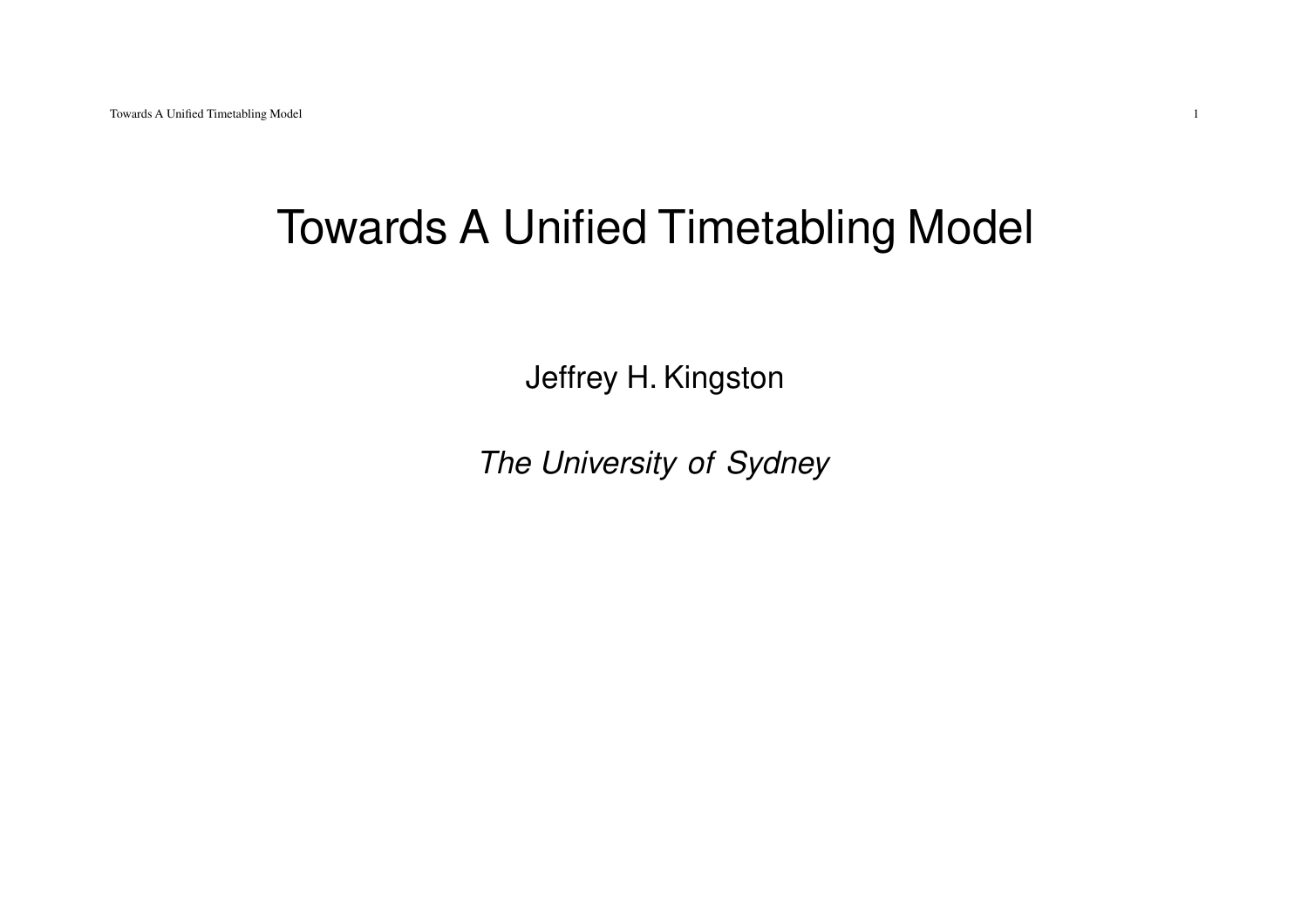#### **Introduction**

- $\bullet$ Many sub-disciplines: high school, examination, …
- $\bullet$ Can their models be unified?
- •Should they be unified?
- •Informal discussion, but extensive unpublished work behind it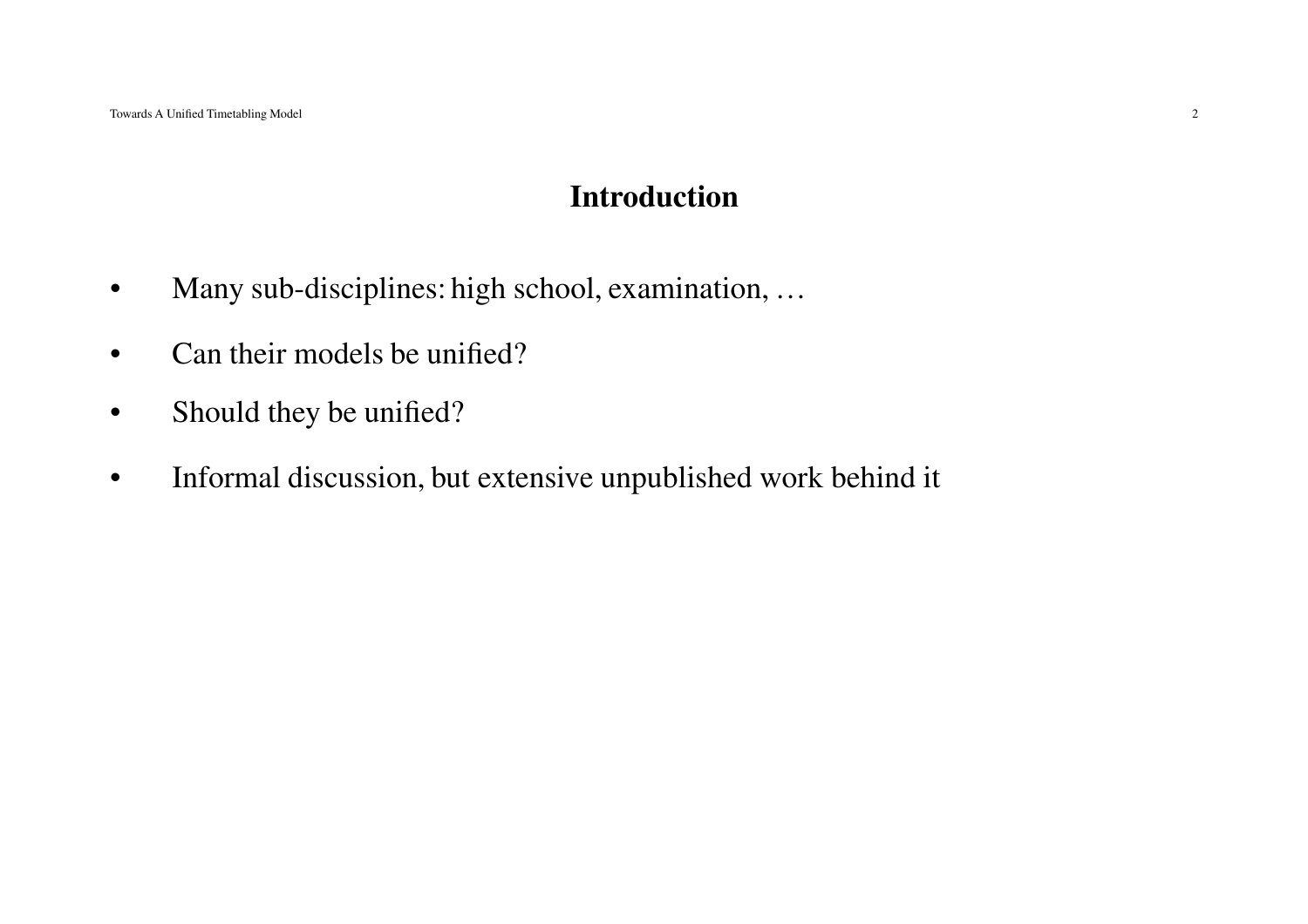## **Is unification possible?**

Yes, because all timetabling problems deal with

- •Times
- $\bullet$ **Resources**
- •Events
- •**Constraints**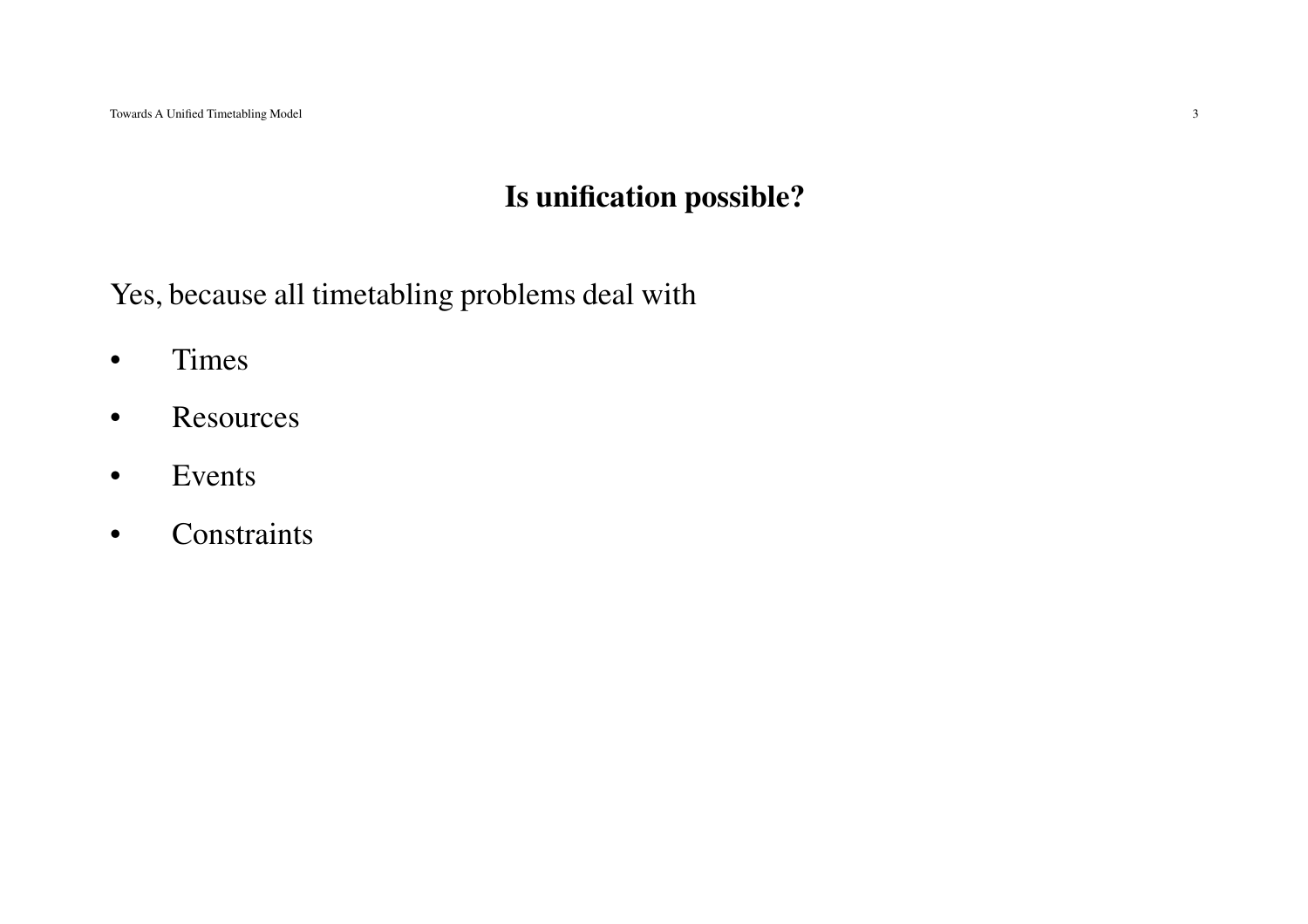## **Is unification desirable?**

For solving probably no, but yes for

- $\bullet$ Other software (evaluators, solve platforms)
- •Spreading good specification ideas around
- $\bullet$ Insight into what timetabling is
- •Problems outside or spanning across the usual categories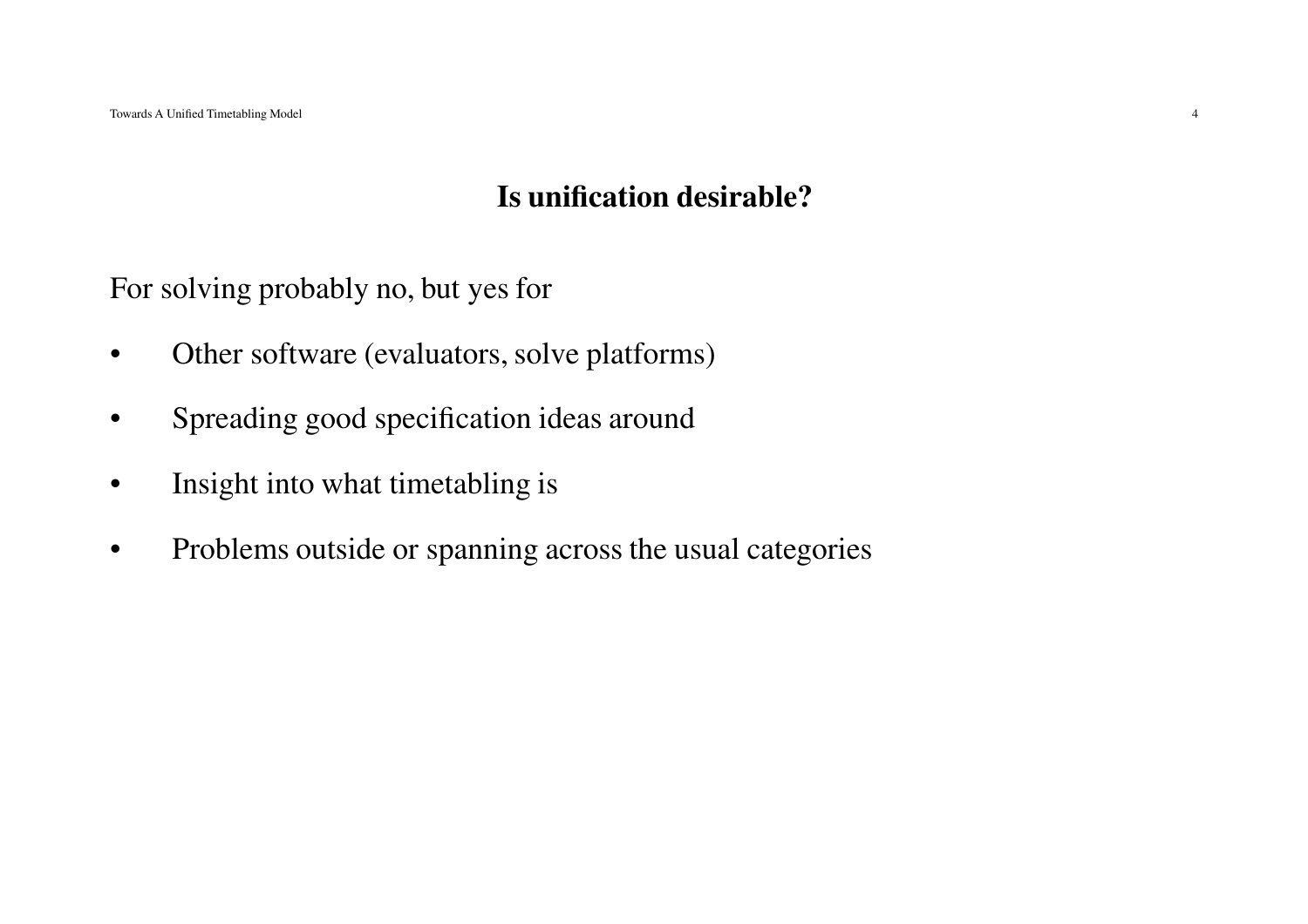## **Existing models**

No recent unified models, but plenty of successful sub-discipline models:

- $\bullet$ High school timetabling: XHSTT
- •Examination timetabling: Toronto
- $\bullet$ Nurse rostering: INRC1, INRC2, etc.
- $\bullet$ University course timetabling: UniTime/ITC2019
- •Sports Scheduling: RobinX

We want something like these, but unified.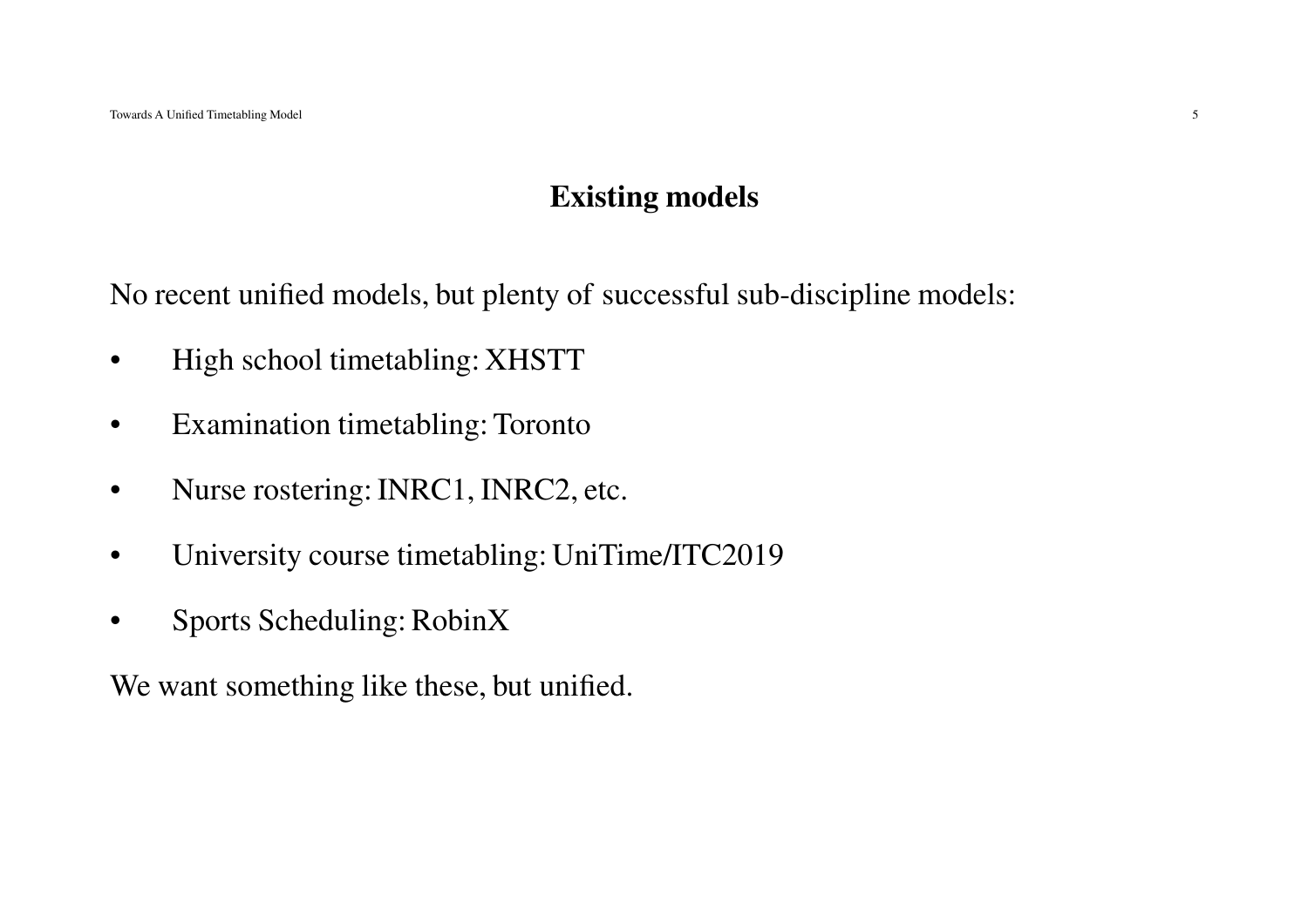#### **Times**

Represent the times that events may occur:

- •One *time* is <sup>a</sup> finite set of finite intervals of real time
- •Each event can choose from only finitely many specified times
- •So time is discretized
- •Hierarchy of times (semesters, weeks, days) defined in instance

A generalization of the ITC2019 time model. Issues:

- •design elegance
- •implementation efficiency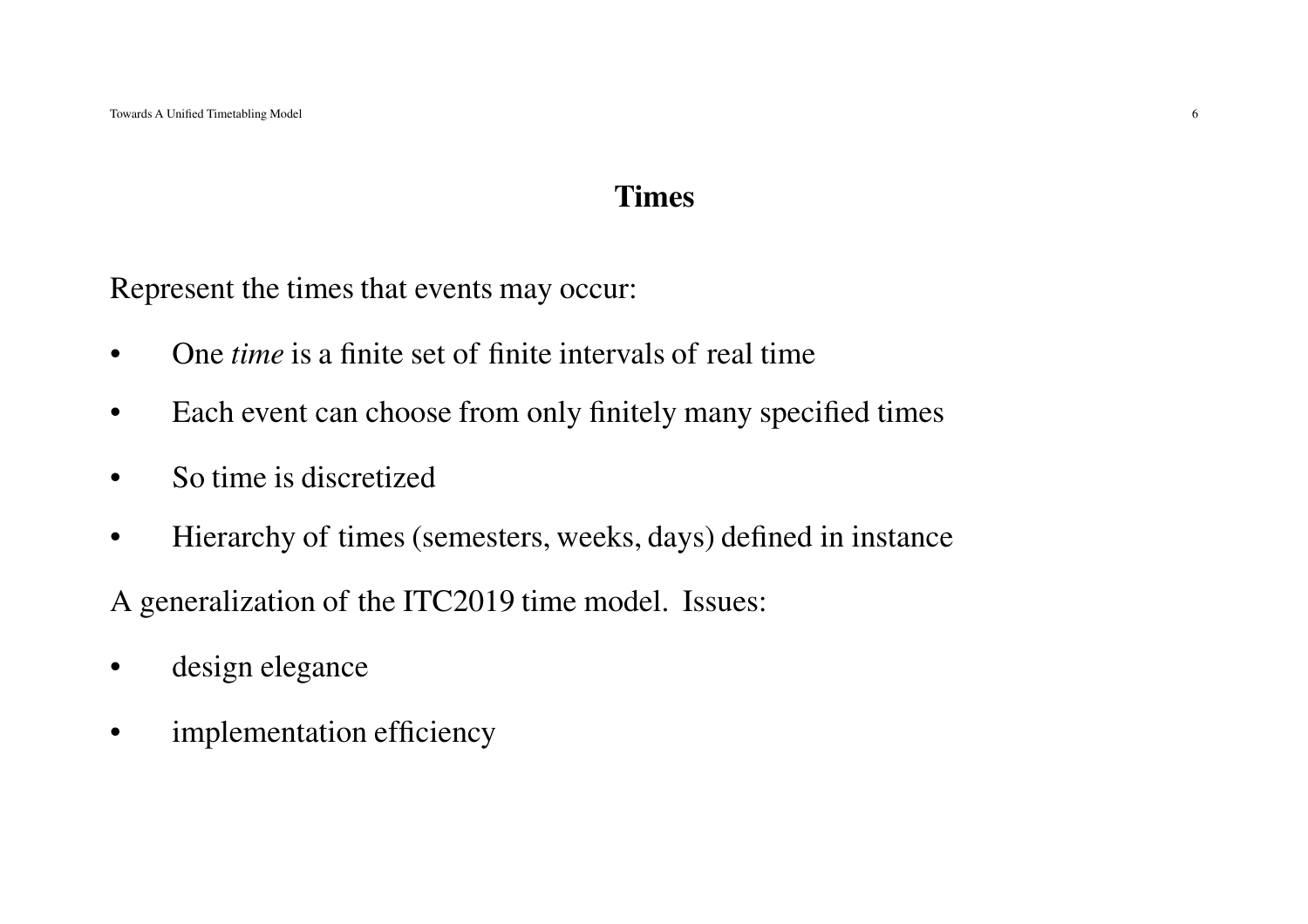#### **Resources**

Represent the participants in events (teachers, rooms, nurses, …):

- •Resource types declared in instance
- •Resource attributes declared in instance (room capacity, walking distance etc.)

No issues here.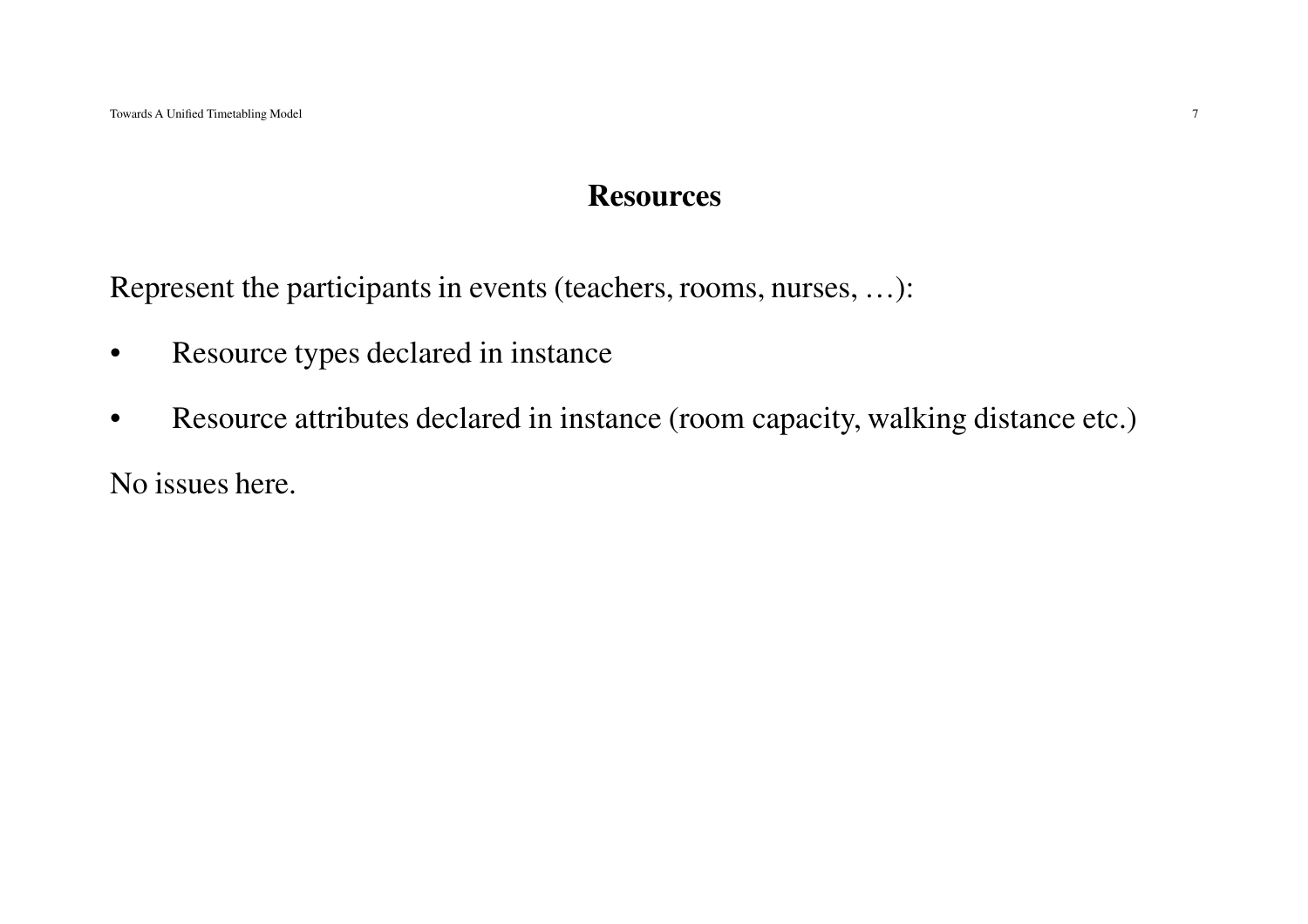#### **Events**

Represent meetings that resources attend:

- •Each event holds <sup>a</sup> set of times (preassigned or to be assigned)
- •Each event also holds <sup>a</sup> set of *tasks*
- •Each task holds <sup>a</sup> set of resources (preassigned or to be assigned)

No issues here.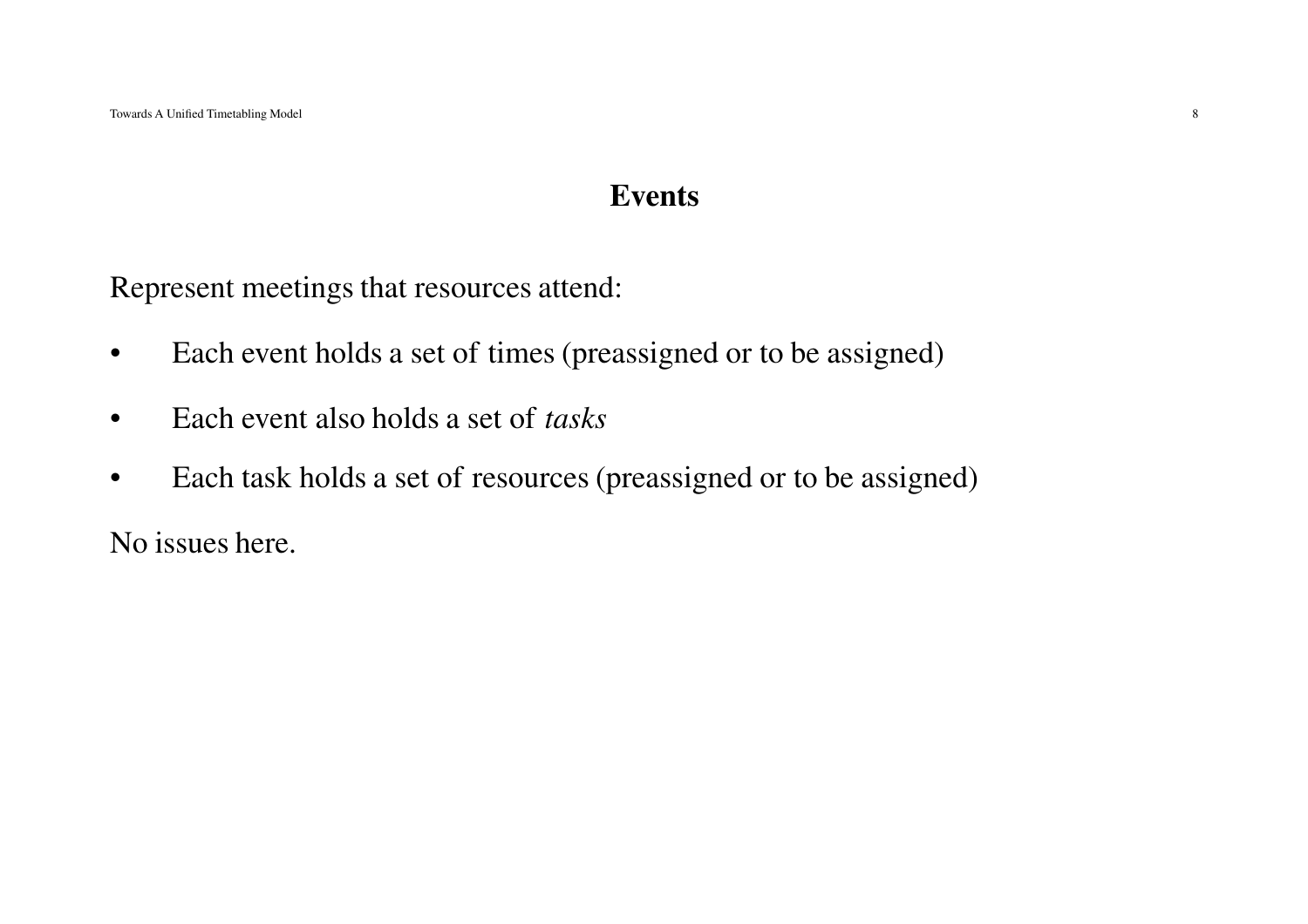## **Constraints**

- $\bullet$ Explicitly notated, with hard vs soft, weight, cost function (XHSTT)
- •Expression trees for complex cases (e.g. busy weekends, student sectioning)

The main issue: must cover <sup>a</sup> large range of quirky constraints:

- $\bullet$ Walking distance
- •Fairness
- •…

while avoiding chaos.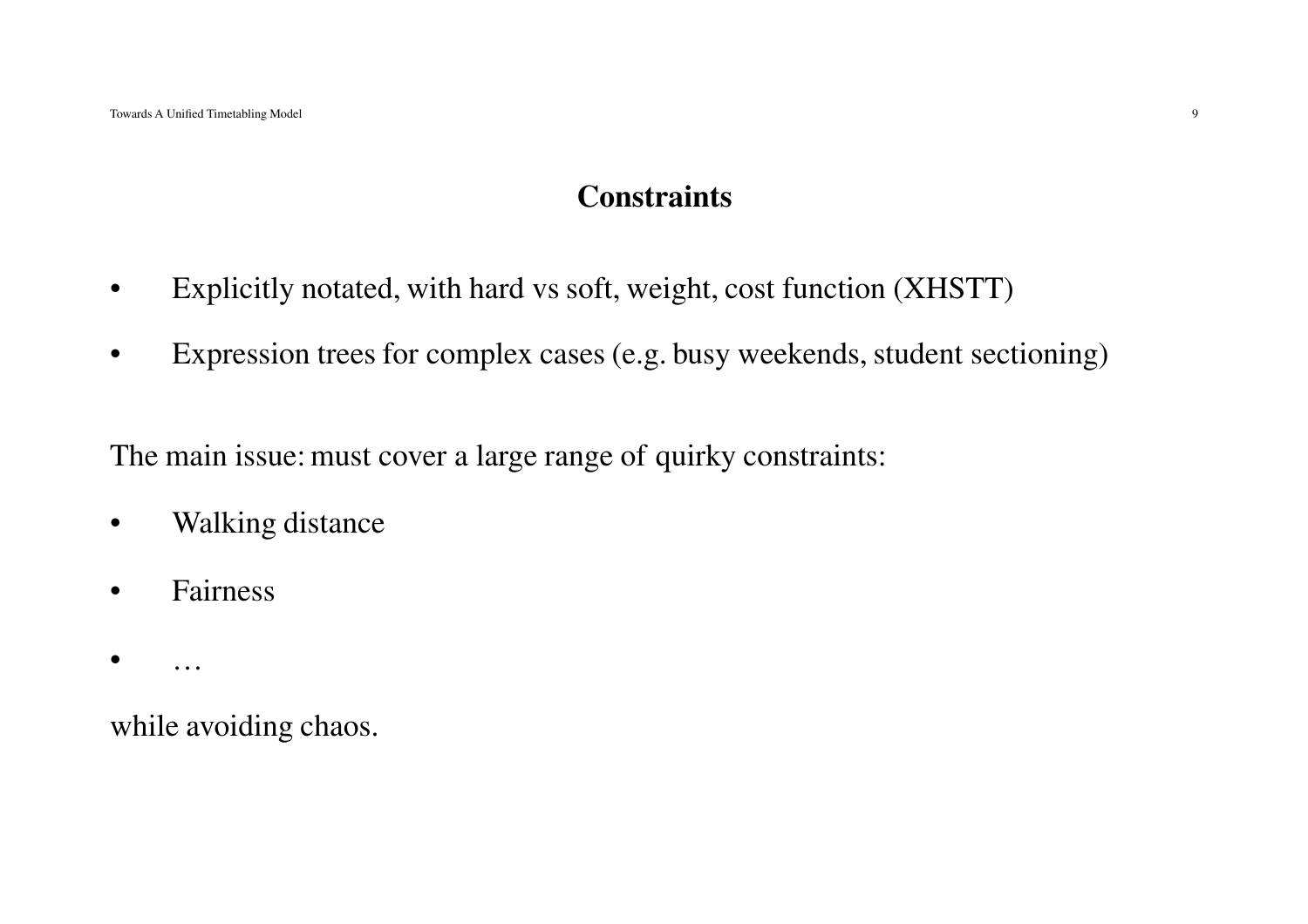### **General form of one constraint node**

- 1. *Task selection* selects the set of tasks *<sup>t</sup>* such that:
	- •*<sup>t</sup>* comes from <sup>a</sup> <sup>g</sup>iven set of tasks *<sup>S</sup>*
	- •*<sup>t</sup>* is assigned <sup>a</sup> resource from <sup>a</sup> <sup>g</sup>iven set of resources *<sup>R</sup>*
	- $\bullet$ *<sup>t</sup>* lies in an event assigned <sup>a</sup> time from <sup>a</sup> <sup>g</sup>iven set of times *<sup>T</sup>*
- 2. *Determinant function* maps the selected set of tasks to an integer *determinant*; e.g.
	- •Number of tasks
	- $\bullet$ Total walking distance from each task to the next
	- •…
- 3.*Cost calculation* maps the determinant to <sup>a</sup> cost using the usual limits and weights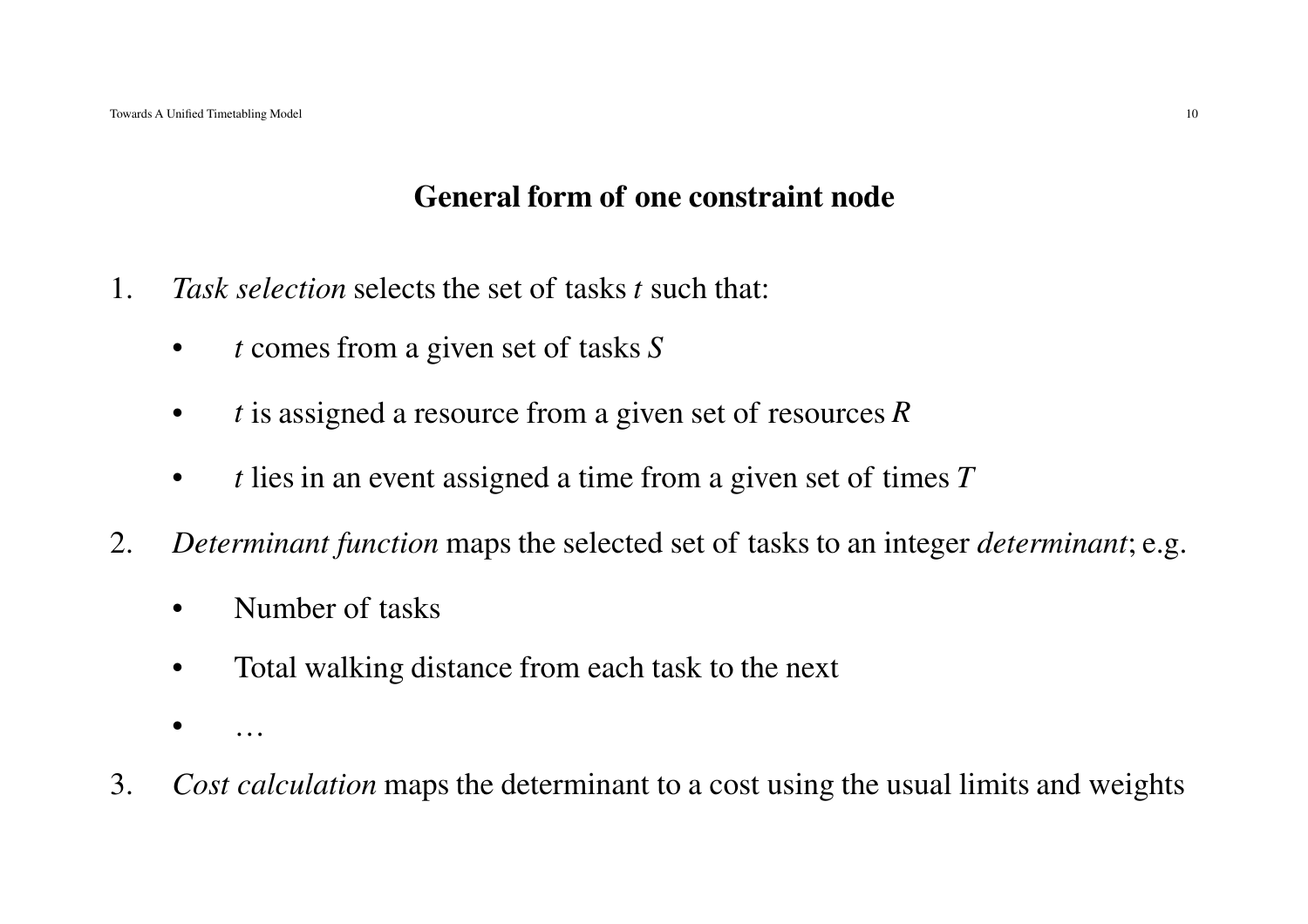## **Reducing verbosity**

XML formats are notoriously verbose. This would be <sup>a</sup> chance to fix that:

- •Iterators like 'for each time  $t$  in  $T$ , for each resource  $r$  in  $R$ , ...'
- $\bullet$ Smaller improvements like

 $cost="count:2-5|s20"$